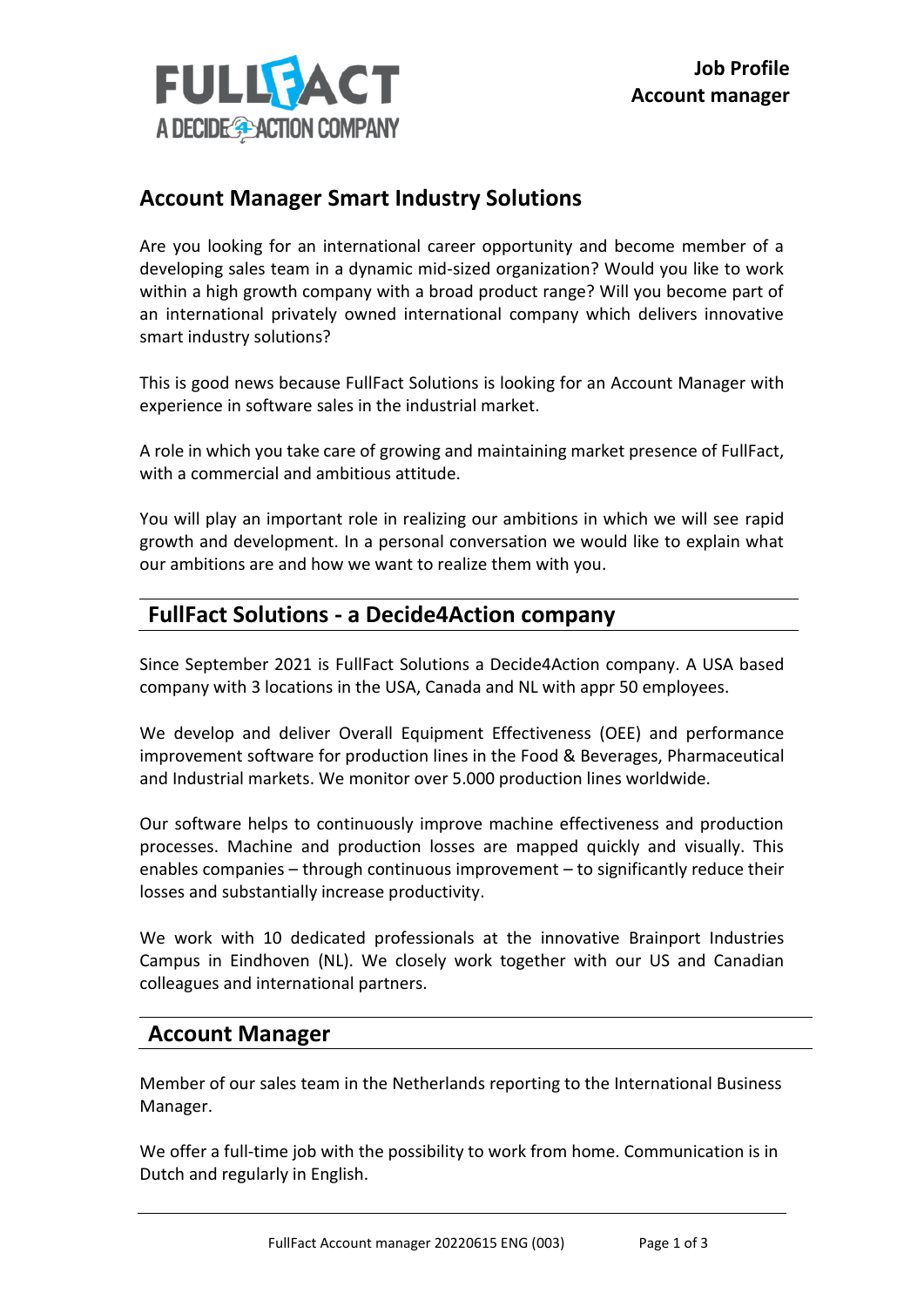

### **Tasks and Responsibilities**

- As part of our team, you will make an important contribution to growing and maintaining the market presence of FullFact.
- Your target market will be our international Installed base, our existing customers and you will be qualifying upgrades, upsell and cross-sell opportunities.
- As an account manager you will be presenting our software suite, initiate demos with a business consultant and close contracts both on-line and on-site (if required)

# **Reporting & Accountability**

You will report directly to the International Business Manager. A high degree of independence and decision-making skills are required.

#### **Education and Experience**

- At least Bachelor's degree-work level (HBO, higher professional education)
- At least 5 years of relevant work experience in a similar role.
- Good command of Dutch and English. German (a plus)
- Experienced in Software Sales in the industrial/manufacturing (software) market.

#### **Job Skills**

- Commercial professional
- Eye for opportunities and closer
- Good oral and written communication skills (NL/EN)
- Communication skills towards shopfloor and management
- Analytical and investigative